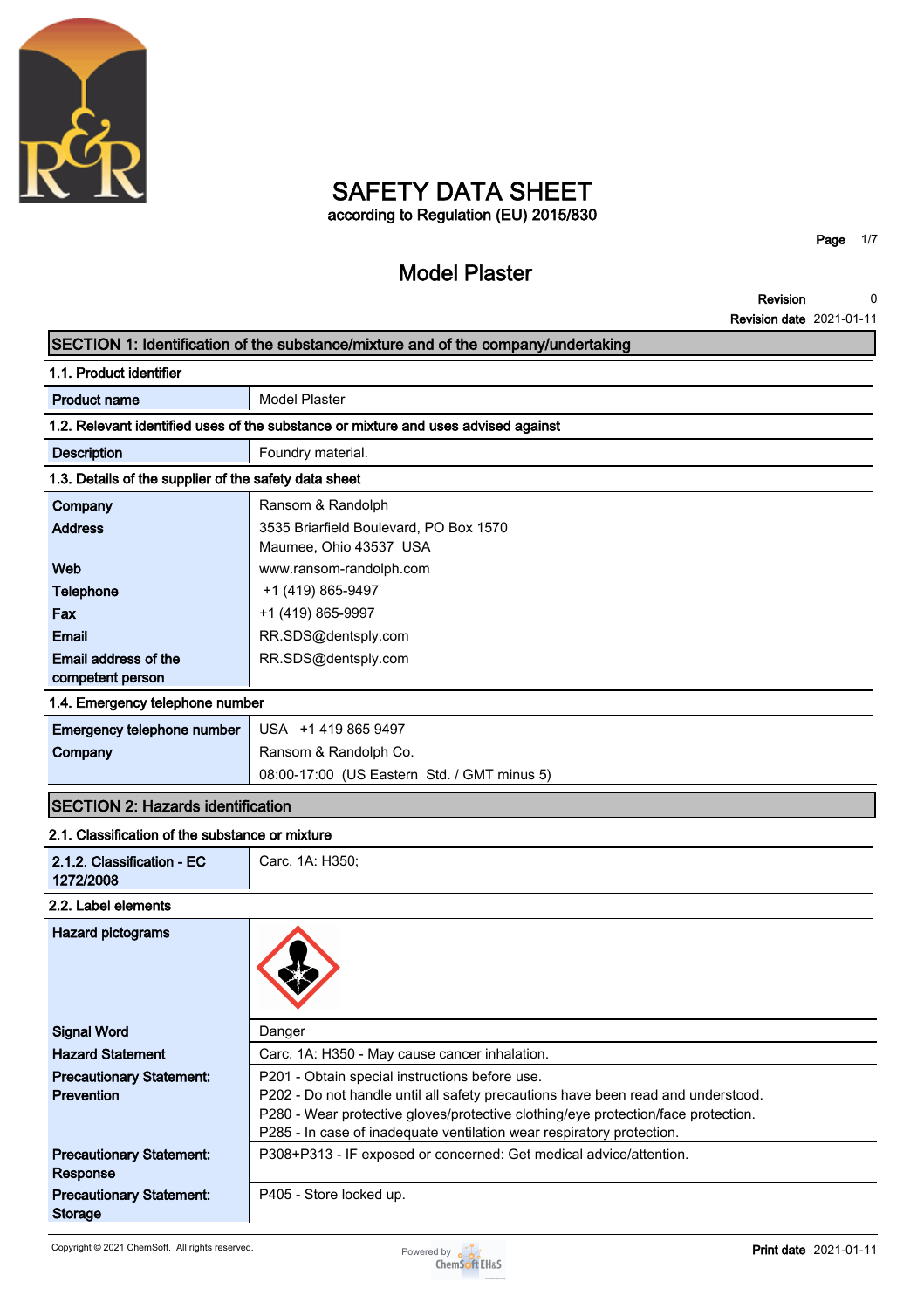| 2.2. Label elements                                      |                                                                        |  |
|----------------------------------------------------------|------------------------------------------------------------------------|--|
| <b>Precautionary Statement:</b><br><b>Disposal</b>       | P501 - Dispose of contents/container to local and national regulations |  |
| 2.3. Other hazards                                       |                                                                        |  |
| Other hazards                                            | Product contains crystalline silica.                                   |  |
| <b>Further information</b>                               |                                                                        |  |
|                                                          | Not applicable. PBT and vPvB assessment.                               |  |
| <b>SECTION 3: Composition/information on ingredients</b> |                                                                        |  |

### **3.2. Mixtures**

#### **EC 1272/2008**

| <b>Chemical Name</b>                       | Index No. | CAS No.    | EC No.    | <b>REACH Registration</b><br><b>Number</b> | Conc.<br>$(\%w/w)$ | Classification                               |
|--------------------------------------------|-----------|------------|-----------|--------------------------------------------|--------------------|----------------------------------------------|
| Calcium sulfate (Plaster of Paris)         |           | 26499-65-0 |           |                                            | $90 - 100\%$       |                                              |
| silica (cristobalite conc. $\ge$ /= 1.0 %) |           | 14464-46-1 | 238-455-4 |                                            |                    | 0 - 0.5% Carc. 1A: H350; STOT RE 1:<br>H372: |

#### **Further information**

| Full text for all Risk Phrases mentioned in this section are displayed in Section 16. |
|---------------------------------------------------------------------------------------|
|---------------------------------------------------------------------------------------|

### **SECTION 4: First aid measures**

#### **4.1. Description of first aid measures**

| Inhalation                                                 | Move the exposed person to fresh air.                                           |
|------------------------------------------------------------|---------------------------------------------------------------------------------|
| Eye contact                                                | Rinse immediately with plenty of water for 15 minutes holding the eyelids open. |
| <b>Skin contact</b>                                        | Wash with soap and water.                                                       |
| Ingestion                                                  | Drink 1 to 2 glasses of water. DO NOT INDUCE VOMITING.                          |
|                                                            | 4.2. Most important symptoms and effects, both acute and delayed                |
| Inhalation                                                 | May cause irritation to respiratory system.                                     |
| Eye contact                                                | May cause irritation to eyes.                                                   |
| <b>Skin contact</b>                                        | May cause irritation to skin.                                                   |
| Ingestion                                                  | May cause irritation to mucous membranes.                                       |
|                                                            | 4.3. Indication of any immediate medical attention and special treatment needed |
| Inhalation                                                 | Seek medical attention if irritation or symptoms persist.                       |
| Eye contact                                                | Seek medical attention if irritation or symptoms persist.                       |
| <b>Skin contact</b>                                        | Seek medical attention if irritation or symptoms persist.                       |
| Ingestion                                                  | Seek medical attention if irritation or symptoms persist.                       |
| <b>SECTION 5: Firefighting measures</b>                    |                                                                                 |
| 5.1. Extinguishing media                                   |                                                                                 |
|                                                            | Use extinguishing media appropriate to the surrounding fire conditions.         |
| 5.2. Special hazards arising from the substance or mixture |                                                                                 |
|                                                            | Burning produces irritating, toxic and obnoxious fumes.                         |
| 5.3. Advice for firefighters                               |                                                                                 |
|                                                            | Self-contained breathing apparatus. Wear suitable protective clothing.          |
| <b>SECTION 6: Accidental release measures</b>              |                                                                                 |

#### **6.1. Personal precautions, protective equipment and emergency procedures**

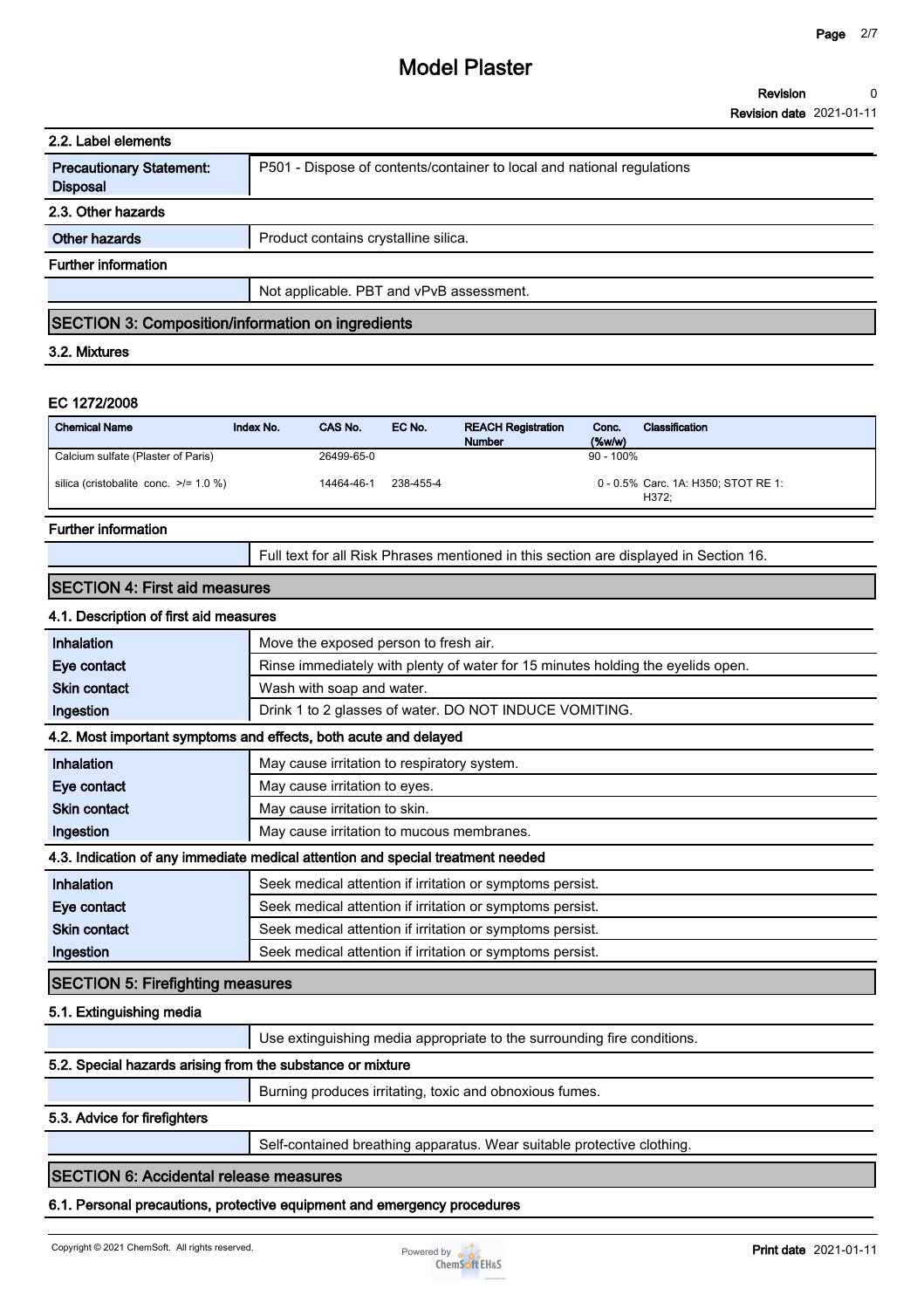#### **Revision 0**

**Revision date 2021-01-11**

|                                                                   | 6.1. Personal precautions, protective equipment and emergency procedures                                                                          |
|-------------------------------------------------------------------|---------------------------------------------------------------------------------------------------------------------------------------------------|
|                                                                   | Avoid raising dust. Wear suitable respiratory equipment when necessary.                                                                           |
| 6.2. Environmental precautions                                    |                                                                                                                                                   |
|                                                                   | No environmental requirements.                                                                                                                    |
| 6.3. Methods and material for containment and cleaning up         |                                                                                                                                                   |
|                                                                   | Avoid raising dust. Clean the area using a vacuum cleaner. Transfer to suitable, labelled<br>containers for disposal.                             |
| 6.4. Reference to other sections                                  |                                                                                                                                                   |
|                                                                   | See section [2, 8 & 13] for further information.                                                                                                  |
| <b>SECTION 7: Handling and storage</b>                            |                                                                                                                                                   |
| 7.1. Precautions for safe handling                                |                                                                                                                                                   |
|                                                                   | Avoid raising dust. Ensure adequate ventilation of the working area. In case of insufficient<br>ventilation, wear suitable respiratory equipment. |
|                                                                   | Do not eat, drink or smoke in areas where this product is used or stored. Wash hands after<br>handling the product.                               |
| 7.2. Conditions for safe storage, including any incompatibilities |                                                                                                                                                   |
|                                                                   | Keep containers tightly closed.                                                                                                                   |
| 7.3. Specific end use(s)                                          |                                                                                                                                                   |
|                                                                   | Foundry material.                                                                                                                                 |
| <b>SECTION 8: Exposure controls/personal protection</b>           |                                                                                                                                                   |
| 8.1. Control parameters                                           |                                                                                                                                                   |
|                                                                   |                                                                                                                                                   |
|                                                                   | exposure limits - calcium sulfate - 10 mg/m3 TWA ACGIH TLV (inhalable fraction); 5 mg/m3 8 hr<br>-TWA PEL (respirable fraction).                  |

**all respirable crystalline silica - sum of all types - quartz + cristobalite TWA PEL OSHA (respirable fraction) 0.050 mg/m3 Action Level OSHA (respirable fraction) 0.025 mg/m3.**

## **8.1.1. Exposure Limit Values**

| Calcium sulfate (Plaster of Paris) | WEL 8-hr limit ppm: -         | WEL 8-hr limit mg/m3: -      |
|------------------------------------|-------------------------------|------------------------------|
|                                    | WEL 15 min limit ppm: -       | WEL 15 min limit mg/m3: -    |
|                                    | WEL 8-hr limit mg/m3 total 10 | WEL 15 min limit mg/m3 total |
|                                    | inhalable dust:               | inhalable dust:              |
|                                    | WEL 8-hr limit mg/m3 total 4  | WEL 15 min limit mg/m3 total |
|                                    | respirable dust:              | respirable dust:             |

#### **8.2. Exposure controls**

| 8.2.1. Appropriate engineering<br>controls | Ensure adequate ventilation of the working area.                                      |
|--------------------------------------------|---------------------------------------------------------------------------------------|
| 8.2.2. Individual protection<br>measures   | Protective clothing.                                                                  |
| Eye / face protection                      | In case of splashing, wear Approved safety goggles. safety glasses with side-shields. |

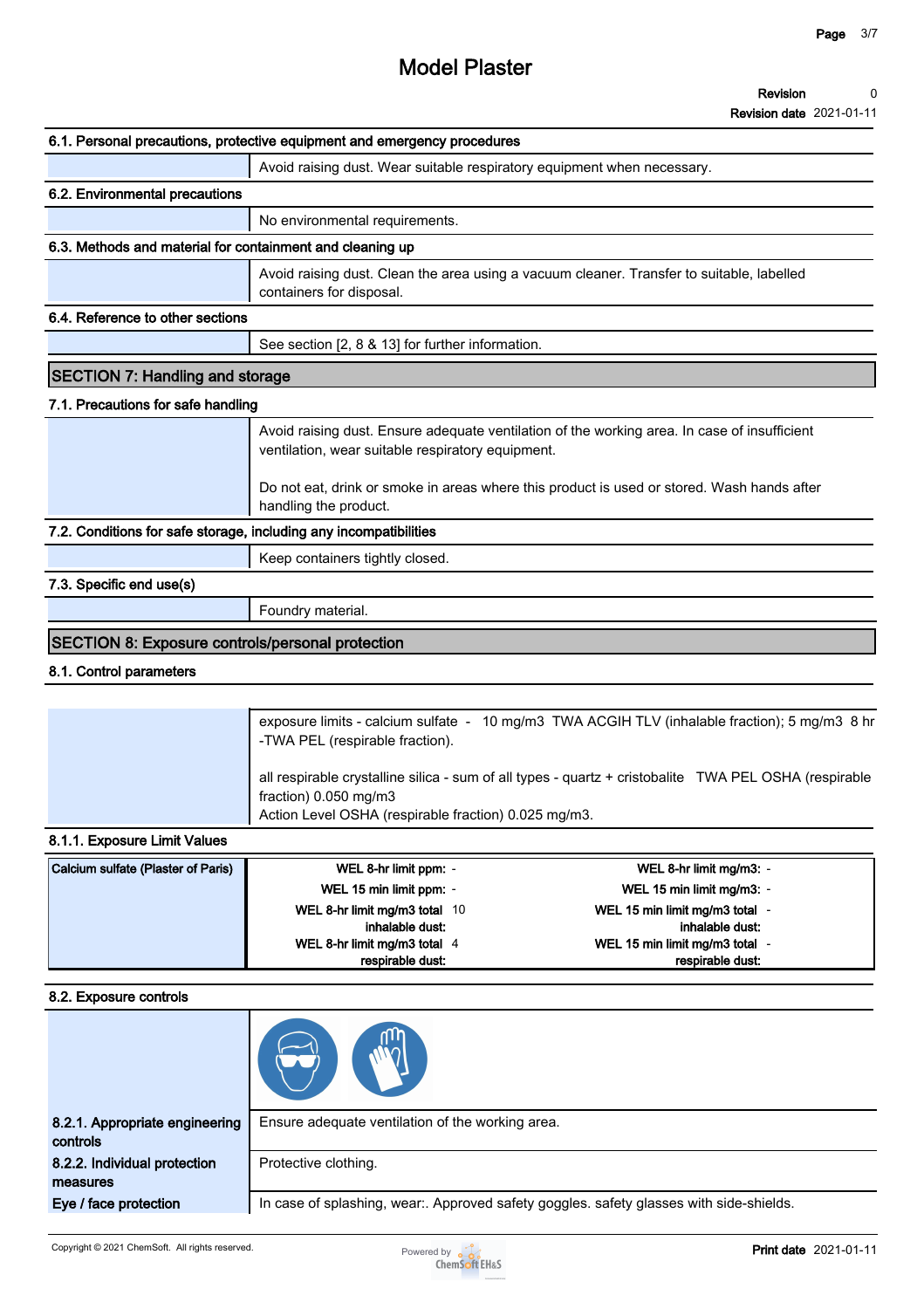| 8.2. Exposure controls                    |                                                    |
|-------------------------------------------|----------------------------------------------------|
| Skin protection -<br>Handprotection       | Wear suitable gloves.                              |
| <b>Respiratory protection</b>             | Suitable respiratory equipment.                    |
| 8.2.3. Environmental exposure<br>controls | Not normally required.                             |
| Occupational exposure<br>controls         | Appropriate local exhaust ventilation is required. |
|                                           |                                                    |

### **SECTION 9: Physical and chemical properties**

### **9.1. Information on basic physical and chemical properties**

| Appearance                                 | Powder                                  |
|--------------------------------------------|-----------------------------------------|
| Colour   White                             |                                         |
| Odour Mild                                 |                                         |
|                                            | $pH$ 6 - 8                              |
| Melting point $\parallel$ 1450 °C          |                                         |
|                                            | <b>Freezing Point   Not applicable.</b> |
| Initial boiling point   Not applicable.    |                                         |
|                                            | Flash point   Not applicable.           |
| Evaporation rate   Not applicable.         |                                         |
| Flammability (solid, gas) Not applicable.  |                                         |
| Vapour pressure   Not applicable.          |                                         |
|                                            | Vapour density   Not applicable.        |
|                                            | Relative density $3$ (H2O = 1 @ 20 °C)  |
|                                            | Fat Solubility   Not applicable.        |
| Partition coefficient   No data available  |                                         |
| Autoignition temperature   Not applicable. |                                         |
|                                            | Viscosity   No data available           |
| Oxidising properties Not applicable.       |                                         |
| Solubility                                 | Slightly soluble in water               |

### **9.2. Other information**

|                                       | Conductivity No data available      |
|---------------------------------------|-------------------------------------|
|                                       | Surface tension   No data available |
|                                       | Gas group Not applicable.           |
| Benzene Content   Not applicable.     |                                     |
|                                       | Lead content Not applicable.        |
| VOC (Volatile organic Not applicable. |                                     |
| compounds)                            |                                     |
|                                       |                                     |

# **SECTION 10: Stability and reactivity**

## **10.1. Reactivity**

|                                          | Not applicable.                                                                               |
|------------------------------------------|-----------------------------------------------------------------------------------------------|
| 10.2. Chemical stability                 |                                                                                               |
|                                          | Stable under normal conditions.                                                               |
| 10.3. Possibility of hazardous reactions |                                                                                               |
|                                          | No Significant Hazard.                                                                        |
| 10.4. Conditions to avoid                |                                                                                               |
|                                          | When mixed with water, this product can become very hot. Do not make moulds of any body part. |
| 10.5. Incompatible materials             |                                                                                               |
|                                          |                                                                                               |

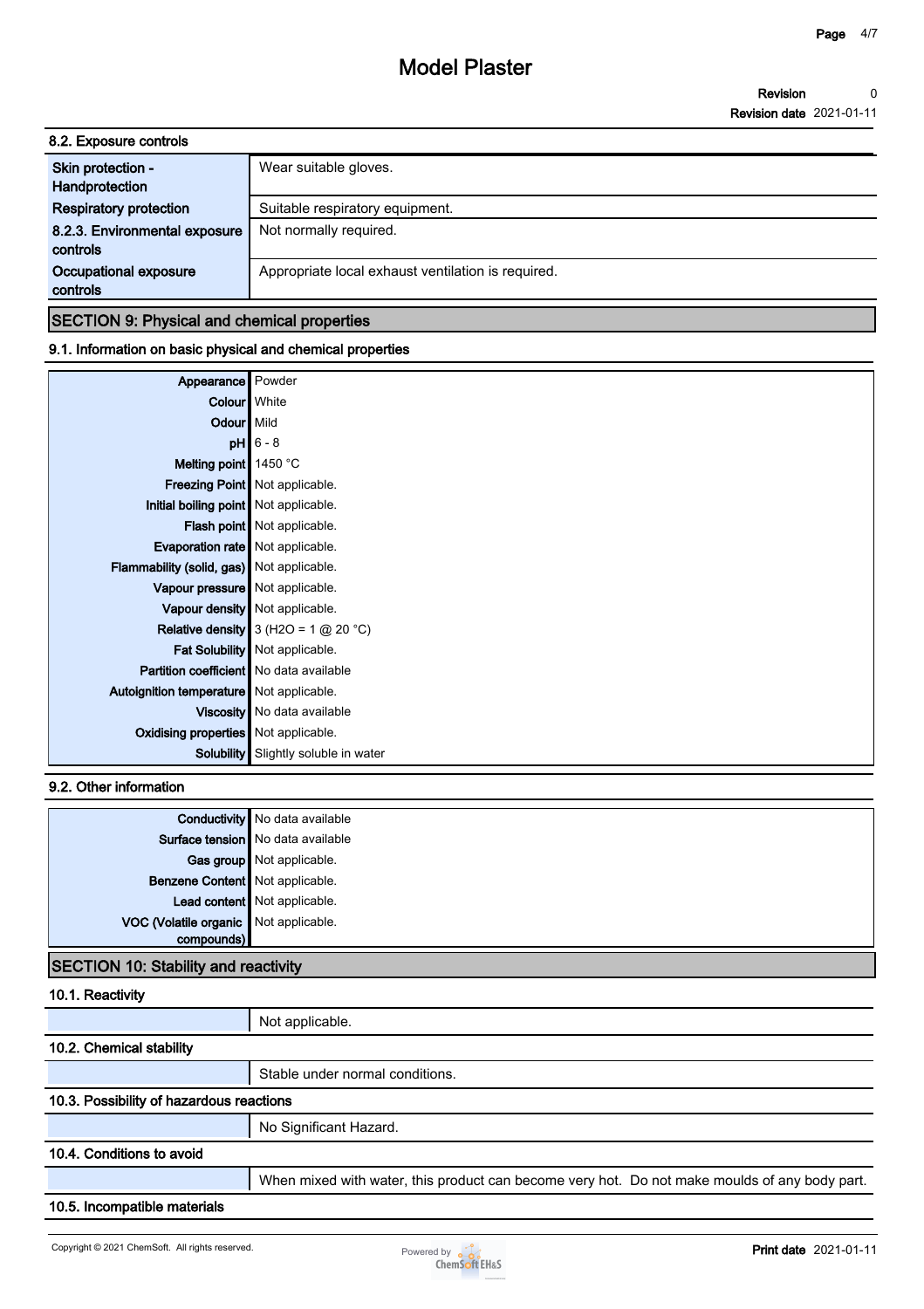**Revision date 2021-01-11**

| 10.5. Incompatible materials                    |                                                                                                                                                                                                                                                                                                                                                                                                                                                                                                                                                                                                                                                            |
|-------------------------------------------------|------------------------------------------------------------------------------------------------------------------------------------------------------------------------------------------------------------------------------------------------------------------------------------------------------------------------------------------------------------------------------------------------------------------------------------------------------------------------------------------------------------------------------------------------------------------------------------------------------------------------------------------------------------|
|                                                 | mixing water and acids must be supervised, due to large amounts of heat produced.                                                                                                                                                                                                                                                                                                                                                                                                                                                                                                                                                                          |
| 10.6. Hazardous decomposition products          |                                                                                                                                                                                                                                                                                                                                                                                                                                                                                                                                                                                                                                                            |
|                                                 | calcium oxide. Sulphur oxides.                                                                                                                                                                                                                                                                                                                                                                                                                                                                                                                                                                                                                             |
| <b>SECTION 11: Toxicological information</b>    |                                                                                                                                                                                                                                                                                                                                                                                                                                                                                                                                                                                                                                                            |
| 11.1. Information on toxicological effects      |                                                                                                                                                                                                                                                                                                                                                                                                                                                                                                                                                                                                                                                            |
| <b>Acute toxicity</b>                           | Intended use. No Significant Hazard.                                                                                                                                                                                                                                                                                                                                                                                                                                                                                                                                                                                                                       |
| Skin corrosion/irritation                       | No irritation expected.                                                                                                                                                                                                                                                                                                                                                                                                                                                                                                                                                                                                                                    |
| Serious eye damage/irritation                   | Causes eye irritation.                                                                                                                                                                                                                                                                                                                                                                                                                                                                                                                                                                                                                                     |
| Respiratory or skin<br>sensitisation            | No sensitizaton effects reported.                                                                                                                                                                                                                                                                                                                                                                                                                                                                                                                                                                                                                          |
| Germ cell mutagenicity                          | No mutagenic effects reported.                                                                                                                                                                                                                                                                                                                                                                                                                                                                                                                                                                                                                             |
| Carcinogenicity                                 | Known Human Carcinogens (Category 1).                                                                                                                                                                                                                                                                                                                                                                                                                                                                                                                                                                                                                      |
| <b>Reproductive toxicity</b>                    | No observed effect level. No observed effect concentration.                                                                                                                                                                                                                                                                                                                                                                                                                                                                                                                                                                                                |
| STOT-single exposure                            | No known adverse health effects.                                                                                                                                                                                                                                                                                                                                                                                                                                                                                                                                                                                                                           |
| STOT-repeated exposure                          | Chronic effects < 1% respirable crystalline silica                                                                                                                                                                                                                                                                                                                                                                                                                                                                                                                                                                                                         |
|                                                 | Prolonged inhalation of respirable crystalline silica<br>In 1997, the International Agency for Research on Cancer (IARC) concluded that crystalline silica<br>inhaled from occupational sources can cause lung cancer in humans. However it pointed out that<br>not all industrial circumstances, nor all crystalline silica types, were to be incriminated. (IARC<br>Monographs on the evaluation of the carcinogenic risks of chemicals to humans, Silica, silicates<br>dust and organic fibers, 1997, Vol. 68, IARC, Lyon, France). In June 2003, the European<br>Commission's Scientific Committee for Occupational Exposure Limits (SCOEL) concluded: |
|                                                 | (SCOEL SUM Doc 94-final on respirable crystalline silica, June 2003)<br>There is a body of evidence supporting the fact that increased cancer risk would be limited to<br>people already suffering from silicosis. Worker protection against silicosis should be assured by<br>respecting the existing regulatory occupational exposure limits and implementing additional risk<br>management measures where required (see Section 16).                                                                                                                                                                                                                    |
| <b>Aspiration hazard</b>                        | No Significant Hazard.                                                                                                                                                                                                                                                                                                                                                                                                                                                                                                                                                                                                                                     |
| 11.1.4. Toxicological Information               |                                                                                                                                                                                                                                                                                                                                                                                                                                                                                                                                                                                                                                                            |
|                                                 | No data available                                                                                                                                                                                                                                                                                                                                                                                                                                                                                                                                                                                                                                          |
| <b>SECTION 12: Ecological information</b>       |                                                                                                                                                                                                                                                                                                                                                                                                                                                                                                                                                                                                                                                            |
| 12.1. Toxicity                                  |                                                                                                                                                                                                                                                                                                                                                                                                                                                                                                                                                                                                                                                            |
| <b>Model Plaster</b>                            | Fish LC50/96h: 1970.000 mg/l                                                                                                                                                                                                                                                                                                                                                                                                                                                                                                                                                                                                                               |
| 12.2. Persistence and degradability             |                                                                                                                                                                                                                                                                                                                                                                                                                                                                                                                                                                                                                                                            |
|                                                 | No data is available on this product.                                                                                                                                                                                                                                                                                                                                                                                                                                                                                                                                                                                                                      |
| 12.3. Bioaccumulative potential                 |                                                                                                                                                                                                                                                                                                                                                                                                                                                                                                                                                                                                                                                            |
|                                                 |                                                                                                                                                                                                                                                                                                                                                                                                                                                                                                                                                                                                                                                            |
|                                                 | Does not bioaccumulate.                                                                                                                                                                                                                                                                                                                                                                                                                                                                                                                                                                                                                                    |
| <b>Partition coefficient</b>                    |                                                                                                                                                                                                                                                                                                                                                                                                                                                                                                                                                                                                                                                            |
|                                                 | <b>Model Plaster</b> No data available                                                                                                                                                                                                                                                                                                                                                                                                                                                                                                                                                                                                                     |
| 12.4. Mobility in soil                          |                                                                                                                                                                                                                                                                                                                                                                                                                                                                                                                                                                                                                                                            |
|                                                 | Not determined.                                                                                                                                                                                                                                                                                                                                                                                                                                                                                                                                                                                                                                            |
|                                                 |                                                                                                                                                                                                                                                                                                                                                                                                                                                                                                                                                                                                                                                            |
| Copyright © 2021 ChemSoft. All rights reserved. | <b>Print date</b> 2021-01-11<br>Powered by <b>o</b> o o                                                                                                                                                                                                                                                                                                                                                                                                                                                                                                                                                                                                    |
|                                                 | <b>ChemSoft EH&amp;S</b>                                                                                                                                                                                                                                                                                                                                                                                                                                                                                                                                                                                                                                   |

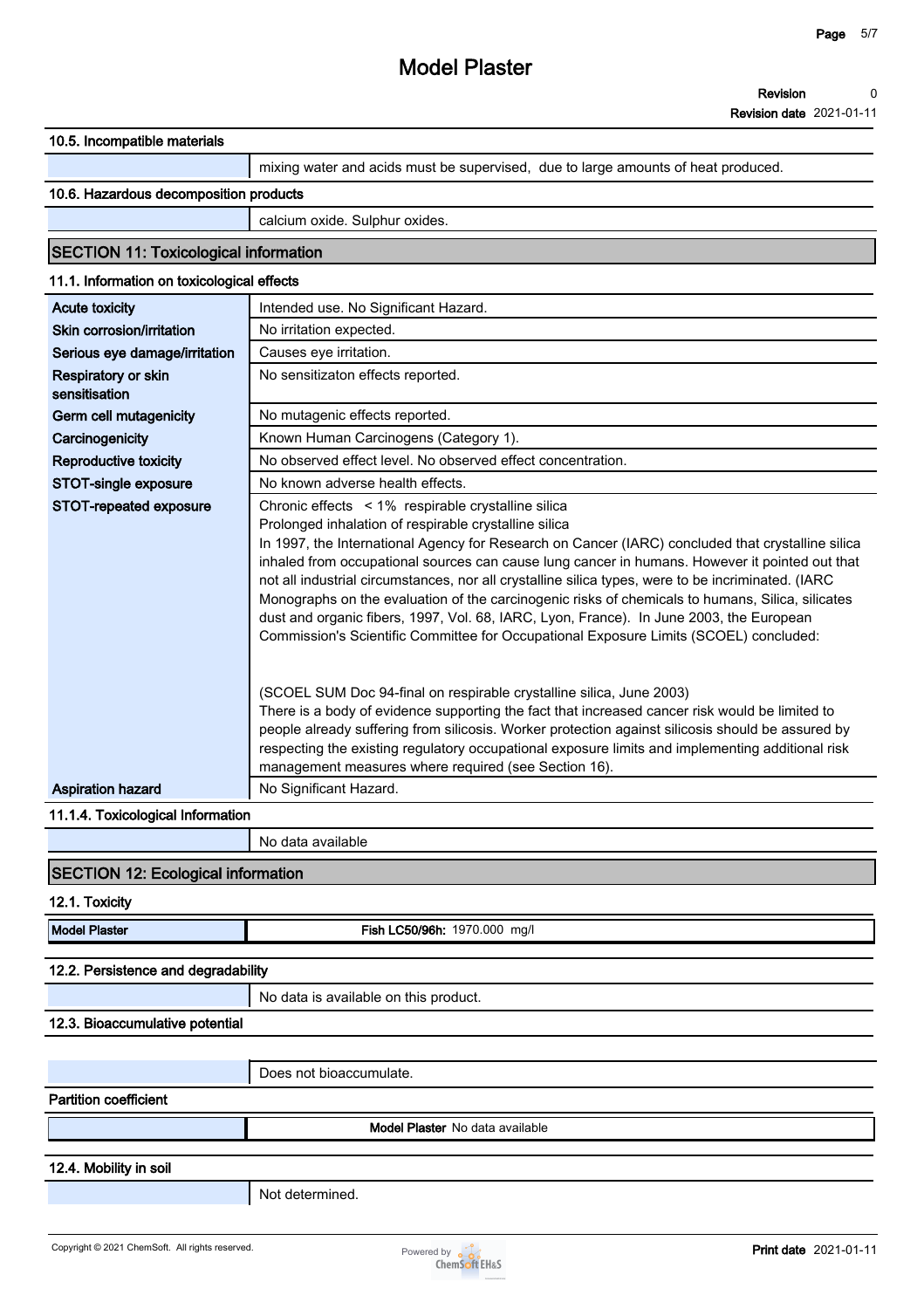| <b>Revision</b>                 |  |
|---------------------------------|--|
| <b>Revision date 2021-01-11</b> |  |

| 12.5. Results of PBT and vPvB assessment   |                                                                                                                                                                                                                           |  |  |  |
|--------------------------------------------|---------------------------------------------------------------------------------------------------------------------------------------------------------------------------------------------------------------------------|--|--|--|
|                                            | Not determined.                                                                                                                                                                                                           |  |  |  |
| 12.6. Other adverse effects                |                                                                                                                                                                                                                           |  |  |  |
|                                            | Not applicable.                                                                                                                                                                                                           |  |  |  |
| <b>SECTION 13: Disposal considerations</b> |                                                                                                                                                                                                                           |  |  |  |
| 13.1. Waste treatment methods              |                                                                                                                                                                                                                           |  |  |  |
|                                            | Dispose of in compliance with all. local and national regulations.                                                                                                                                                        |  |  |  |
| <b>Disposal methods</b>                    |                                                                                                                                                                                                                           |  |  |  |
|                                            | Contact a licensed waste disposal company.                                                                                                                                                                                |  |  |  |
| Disposal of packaging                      |                                                                                                                                                                                                                           |  |  |  |
|                                            | Empty containers can be sent for disposal or recycling.                                                                                                                                                                   |  |  |  |
| <b>SECTION 14: Transport information</b>   |                                                                                                                                                                                                                           |  |  |  |
| 14.1. UN number                            |                                                                                                                                                                                                                           |  |  |  |
|                                            | The product is not classified as dangerous for carriage.                                                                                                                                                                  |  |  |  |
| 14.2. UN proper shipping name              |                                                                                                                                                                                                                           |  |  |  |
|                                            | The product is not classified as dangerous for carriage.                                                                                                                                                                  |  |  |  |
| 14.3. Transport hazard class(es)           |                                                                                                                                                                                                                           |  |  |  |
|                                            | The product is not classified as dangerous for carriage.                                                                                                                                                                  |  |  |  |
| 14.4. Packing group                        |                                                                                                                                                                                                                           |  |  |  |
|                                            | The product is not classified as dangerous for carriage.                                                                                                                                                                  |  |  |  |
| 14.5. Environmental hazards                |                                                                                                                                                                                                                           |  |  |  |
|                                            | The product is not classified as dangerous for carriage.                                                                                                                                                                  |  |  |  |
| 14.6. Special precautions for user         |                                                                                                                                                                                                                           |  |  |  |
|                                            | The product is not classified as dangerous for carriage.                                                                                                                                                                  |  |  |  |
|                                            | 14.7. Transport in bulk according to Annex II of MARPOL 73/78 and the IBC Code                                                                                                                                            |  |  |  |
|                                            | The product is not classified as dangerous for carriage.                                                                                                                                                                  |  |  |  |
| <b>Further information</b>                 |                                                                                                                                                                                                                           |  |  |  |
|                                            | The product is not classified as dangerous for carriage.                                                                                                                                                                  |  |  |  |
| <b>SECTION 15: Regulatory information</b>  |                                                                                                                                                                                                                           |  |  |  |
|                                            | 15.1. Safety, health and environmental regulations/legislation specific for the substance or mixture                                                                                                                      |  |  |  |
| <b>Regulations</b>                         | U.S. FEDERAL REGULATIONS: Dental family of investments - Model Plaster dental plaster.                                                                                                                                    |  |  |  |
|                                            | CERCLA 103 Reportable Quantity: is not subject to CERCLA reporting requirements. Many states<br>have more stringent release reporting requirements. Report spills required under federal, state<br>and local regulations. |  |  |  |
|                                            | Hazard Category For Section 311/312: Chronic health                                                                                                                                                                       |  |  |  |
|                                            | Section 313 Toxic Chemicals: This product contains the following chemicals subject to Annual<br>Release Reporting Requirements Under SARA Title III, Section 313 (40 CFR 372): None                                       |  |  |  |
|                                            | Section 302 Extremely Hazardous Substances (TPQ): None                                                                                                                                                                    |  |  |  |
|                                            | EPA Toxic Substances Control Act (TSCA) Status: All of the components of this product are listed                                                                                                                          |  |  |  |



**on the TSCA inventory.**